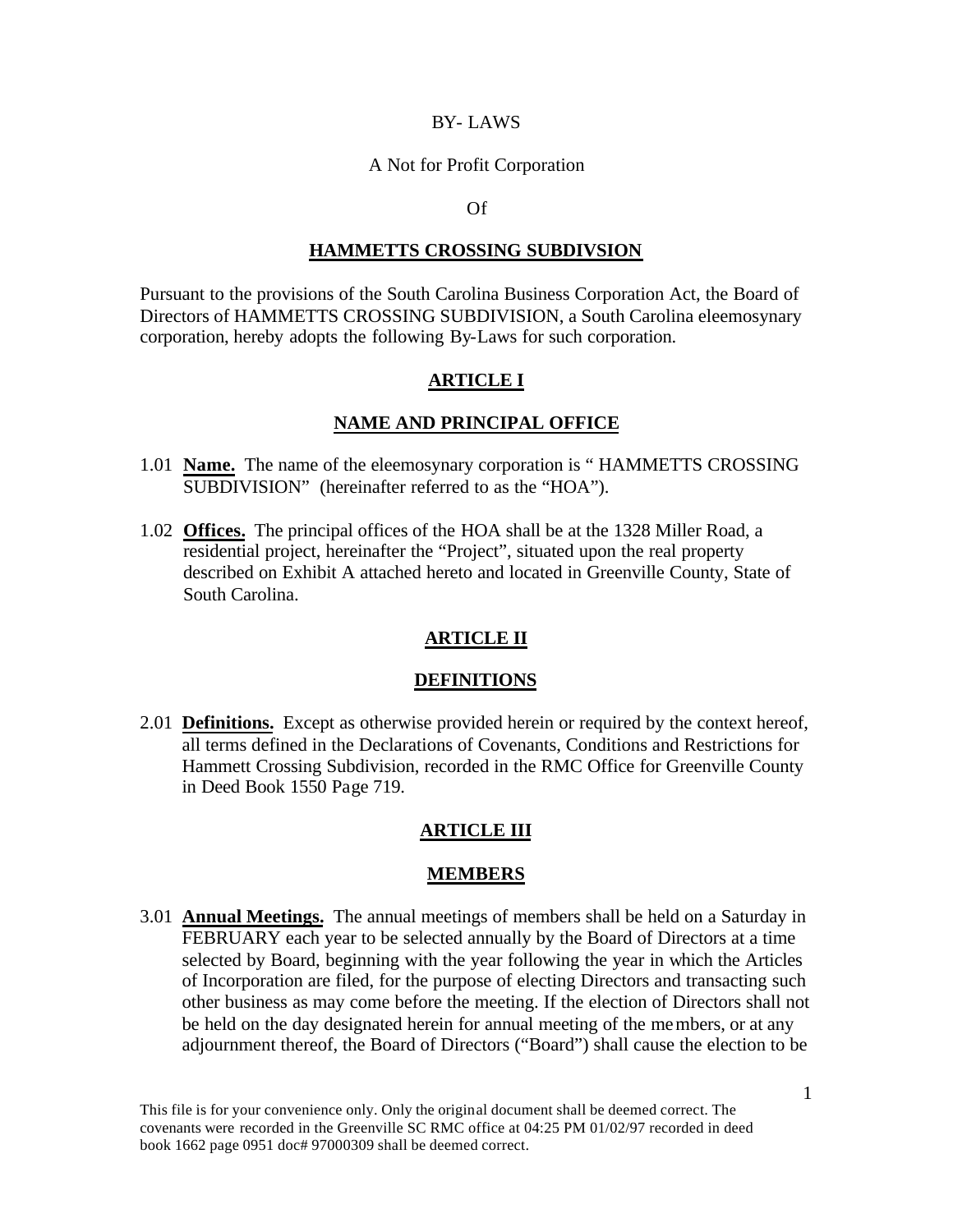held at a special meeting of the members to be convened as soon thereafter as may be convenient.

- 3.02 **Special Meetings.** Special meetings of the members may be called by the Board, the President, or up on the written request of members holding not less than Twenty percent (20%) of the total votes of the Class A membership. Such written request to state the purpose of the meeting and to be delivered to the Board or the President.
- 3.03 **Place of the Meetings.** The Board may designate any place in Greenville County, State of South Carolina, as the place of meeting for any annual meeting or for any special meeting called by the Board. A waiver of notice signed by all members may designate any place, either within or without the State of South Carolina, as the place for holding such meeting. If no designation is made, or if a special meeting is otherwise called, the place of the meeting shall be at the principal office of the HOA.
- 3.04 **Notice of Meetings.** The Board shall cause written or printed notice of the time, place and purpose of all meetings of the members (whether annual or special) to be delivered, not more than three (3) weeks nor less than fifteen (15) days prior to the meeting, to each member of record entitled to vote at such meeting. If mailed, such notice shall be deemed to be delivered when deposited in the United States mail addressed to the member of his registered address, with first class postage thereon prepaid. Each member shall register with the HOA such member's current mailing address for purposes of notice hereunder. If no address is registered with the HOA, a members Unit address shall be deemed to be his address for purposes of notice hereunder.
- 3.05 **Quorum.** At any meeting of the members, the presence of members holding, or holders of proxies entitled to cast, more than ten percent (10%) of the total votes of each class of membership shall constitute a quorum for the transaction of business. In the event a quorum is not present at the meeting, the members present (whether represented in person or by proxy), though less than a quorum, may adjourn the meeting to a later date. Notice thereof shall be delivered to the members as provided above. At the reconvened meeting, the presence of members holding, or holders of proxies entitled to cast, more than ten percent (10%) of the total votes of each class of membership shall again constitute a quorum for the transaction of business, with the members present though less than a quorum, being able to adjourn the meeting in order to obtain a quorum, and so from time to time thereafter until a quorum is obtained.
- 3.06 **Proxies.** At each meeting of the members, each member entitled to vote shall be entitled to vote in person or by proxy; provided, however, that the right to vote by proxy shall exist only where the instrument authorizing such proxy to act shall have been authorized in writing. If a membership is jointly held, the instrument authorizing a proxy to act must have been executed by the designated member of record or that person's attorney thereunto duly authorized in writing. Such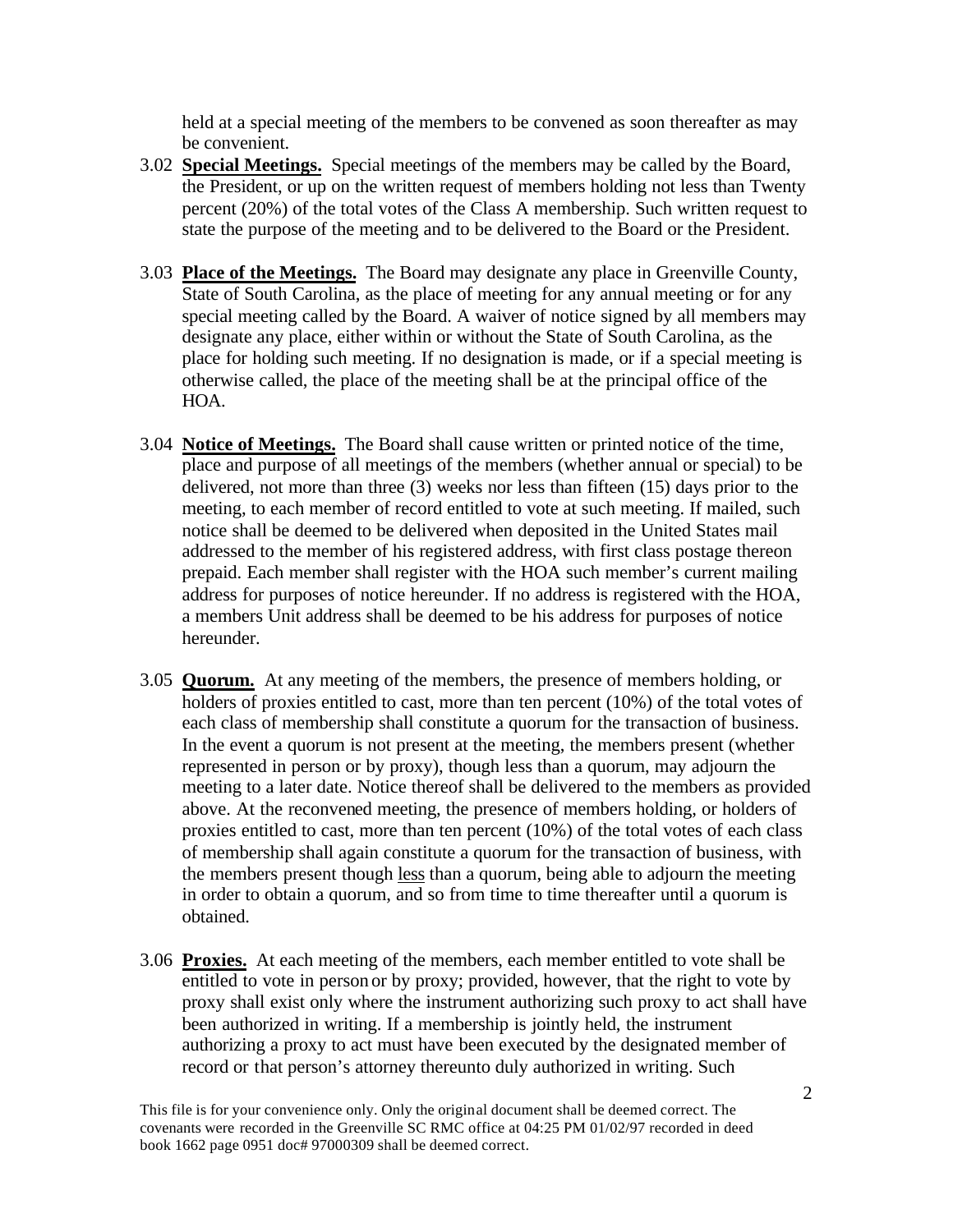instrument authorizing a proxy to act shall be delivered at the beginning of the meeting to the Secretary of the HOA or to such other officer or person who may be acting as secretary of the meeting. The minutes of the meeting shall indicate whether the votes cast as the meeting were cast in person or by proxy.

- 3.07 **Votes.** With respect to the each matter (except the election of the Board) submitted to a vote of the members, each member entitled to vote at the meeting shall have the right to cast, in person or by proxy, the weighed vote appertaining to such member, as set forth in the Declaration. The affirmative members present or represented by proxy at a meeting at which a quorum was initially present shall by necessary for the adoption proportion as required by the Articles of Incorporation, these By-Laws, the Declaration or South Carolina law. The election of Directors shall be by secret ballot. If a membership if jointly held, all or any holders thereof may attend each meeting of the members but such holders must act unanimously to cast the votes relating to their joint membership.
- 3.08 **Waiver of Irregularities.** All inaccuracies and /or irregularities in calls to notice of meeting and in the manner of voting, form of proxies and/or method of ascertaining members present shall be deemed waived if no objection thereto is made at the meetings.
- 3.09 **Informal Action by Members.** Any action that is required or permitted to be taken at a meeting of the members may be taken without a meeting if a consent in writing, setting forth the action so taken, is signed by all of the members entitled to vote with respect to the subject matter thereof.

## **ARTICLE IV**

## **BOARD OF DIRECTORS**

- 4.01 **General Powers.** The property, affairs and business of the HOA shall be managed by its Board. The Board may exercise all of the powers of the HOA, whether derived from law, the Declaration of the Articles of Incorporation, except such powers as are by law, by the Articles of Incorporation or these By-Laws, or by the Declaration, vested solely in the members. The Board may be written contract delegate, in whole or in part, to a professional management organization or person such of its duties, responsibilities, functions and powers, or those of any officer, as are properly delegable.
- 4.02 **Number, Tenure, and Qualifications.** The number of Directors of the HOA shall be five (5). At the first annual meeting of the members held after the adoption hereof, the members shall elect two (2) Directors to serve as follows: To be elected to serve for a term of three  $(3)$  years; two  $(2)$  to be elected to serve for a term of  $(2)$ years; and one candidate shall be elected to serve for a term of one (1) year. At each annual meeting thereafter, the members shall elect for a three (3) year term the number of Directors required to fill the number of vacancies created by the expiring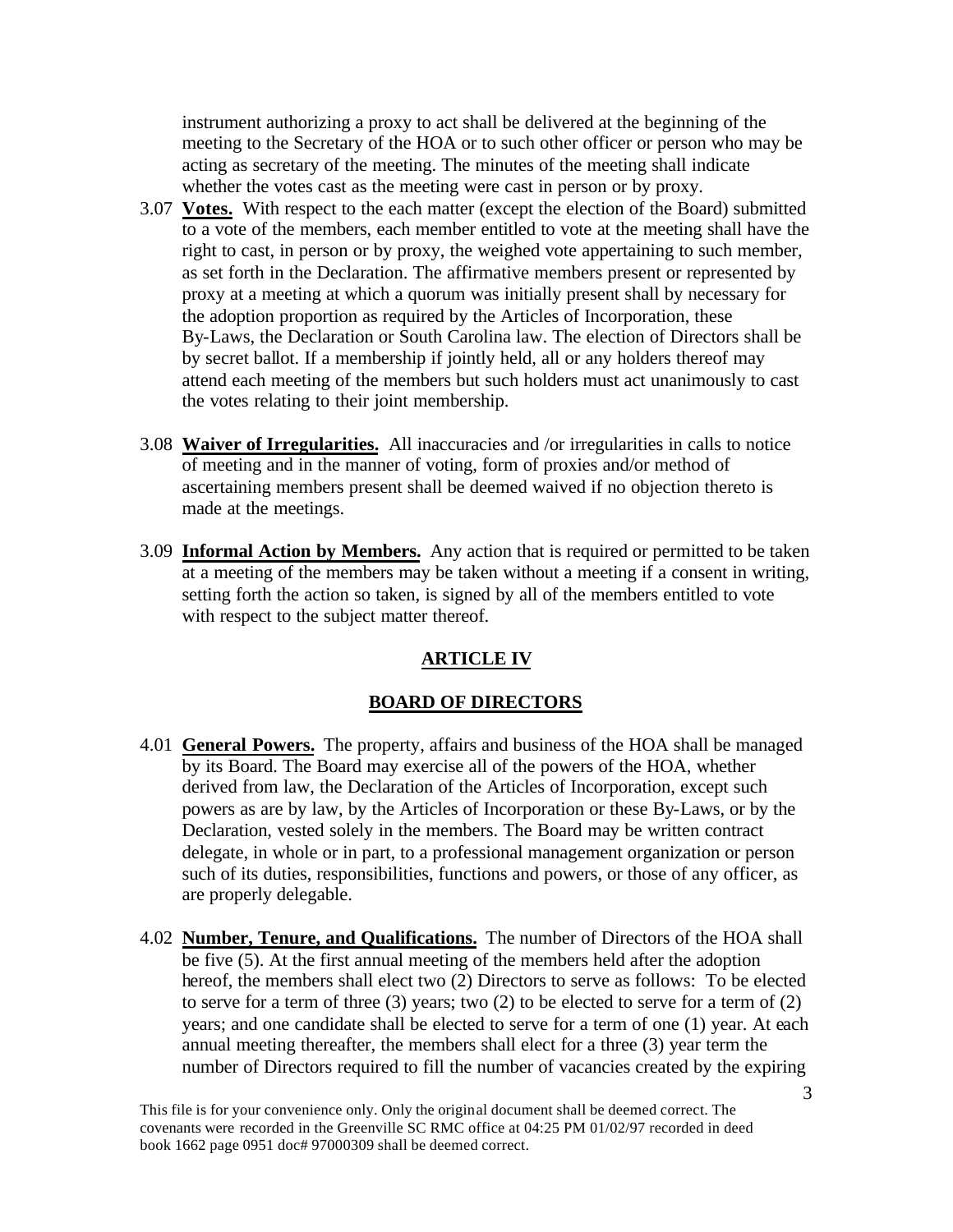terms of Directors. Directories must be member of the Hammetts Crossing Subdivision.

- 4.03 **Regular Meetings.** The regular annual meeting of the Board shall be held without other notice than this By-Law immediately after, and at the same place as the annual meeting of the members. The Board may provide by resolution the time and place, within Greenville County, South Carolina, for the holding of such additional regular meetings without other notice than such resolution.
- 4.04 **Special Meetings.** Special meetings of the Board may be called by or at the request of the President of the HOA or any two (2) Directors. The person or persons authorized to call special meetings of the Board may fix any place, within Greenville County, South Carolina, as the place for holding any special meeting of the Board called by such person or persons. Notice of any special meeting shall be given at least three (3) days prior thereto by written notice delivered personally, or mailed to each Director at his registered address or by telegram. If mailed, such notice shall be deemed to be delivered when deposited in the United States mail so addressed, with first class postage thereon prepared. If not be given by telegram, such notice shall be deemed to be delivered when the telegram is delivered to the telegraph company. Any Director may waive notice of a meeting.
- 4.05 **Quorum and Manner of Acting.** A majority of the number of Directors shall constitute a quorum for the transaction of business at any meeting of the Board. The act of a majority of the Directors present at any meeting at which a quorum is present shall be the act of the Board. The Directors shall act only as a Board and individual Directors shall have no powers as such.
- 4.06 **Compensation.** No Director shall receive compensation for any services that he may render to the HOA as a Director; provided, however, that Directors may be reimbursed for expenses incurred in performance for their duties as Director and, except as otherwise provided in these By-Laws, may b e compensated for services rendered to the HOA other than in their capacities as Directors.
- 4.07 **Resignation and Removal.** A Director may resign at any time by delivering a written resignation to either the President of the HOA or the Board. Unless otherwise specified therein, such resignation shall take effect upon delivery. Any Director may be removed at any time for or without cause by the affirmative vote of more than fifty percent (50%) of the total votes of the HOA at a special meeting of the members duly called for such purpose and my be removed otherwise as provided by South Carolina law.
- 4.08 **Vacancies and Newly Created Directorships.** If vacancies shall occur in the Board by reason of the death or resignation of a Director, or if the number of the Directors shall be increased, the Directors then in office shall continue to act and such vacancies or newly created Directorships shall be filled by a vote of the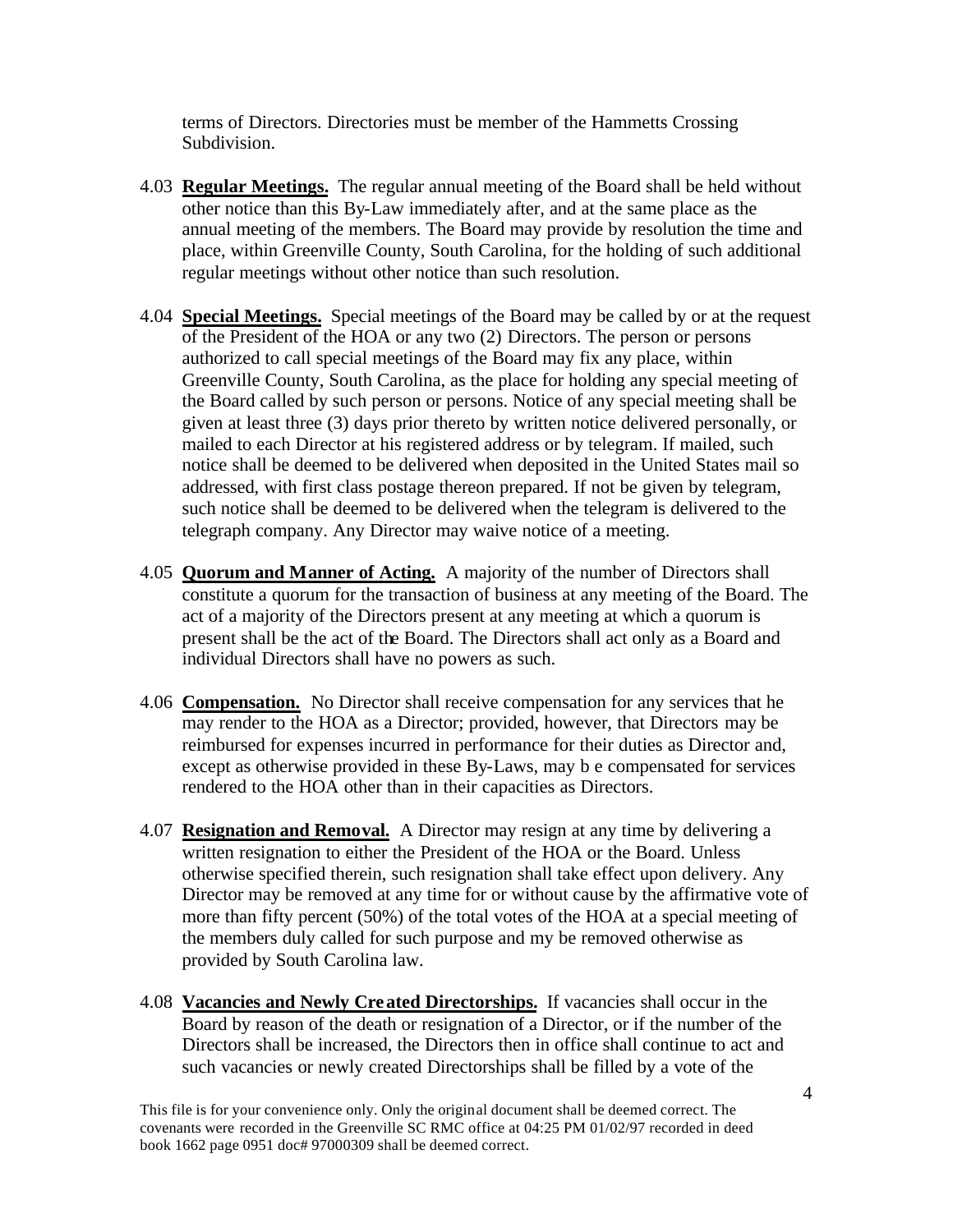Directors then in office, though less than a quorum, in any way approved by such Directors at the meeting. Any vacancies in the Board occurring by reason of the member's approval of a director may be filled by election of the members at the meeting at which such Director is removed. Any Director elected or appointed hereunder to fill a vacancy shall serve for the unexpired term of his predecessor or for the term of the newly created Directorship, as the case may be.

- 4.09 **Nomination.** Nomination for election to the Board shall be made by a Nominating Committee. Nominations may also be made from the floor at the annual meeting. The Nominating Committee shall consist of a Chairman, who shall be a member of the Board, and two or more members of the HOA. The Nominating Committee shall be appointed by the Board prior to each annual meeting until the close of the next annual meeting and such appointment shall be announced at each annual meeting. The Nominating Committee shall make as many nominations for election to the Board it shall in its discretion determine, but not less than the number of vacancies that are to be filled. Such nominations may be made from among members or non-members.
- 4.10 **Election.** Election to the Board sha ll be by secret written ballot. At such election the members of their proxies may cast, in respect to each vacancy, as many votes as they are entitled to exercise under the provisions of the Declaration. The persons receiving the largest numbers of votes shall be elected. Cumulative voting is not permitted.
- 4.11 **Informal Action by Directors.** Any action that is required or permitted to be taken at a meeting of the Board may be taken without a meeting if a consent in writing, setting for the action so taken, shall be signed by all the Directors.
- 4.12 **Powers.** The Board of Directors shall have power to:
	- (a) adopt and publish rules and regulations governing the use of the Common Area and facilities, and the personal conduct of the members of the their guests thereon, and to establish penalties for the infraction thereof;
	- (b) suspend the voting rights and the right to use the recreational facilities of a member during any period in which such member shall be in default in the payment of any assessment levied by the HOA. Such rights may also be suspended after notice and hearing, for a period not to exceed sixty (60) days for infraction of published rules and regulations.
	- (c) Exercise for the HOA all powers, duties and authority vested in or delegated to this HOA and not reserved to the membership by other provisions of these By-Laws, the Articles of Incorporation or the Declaration;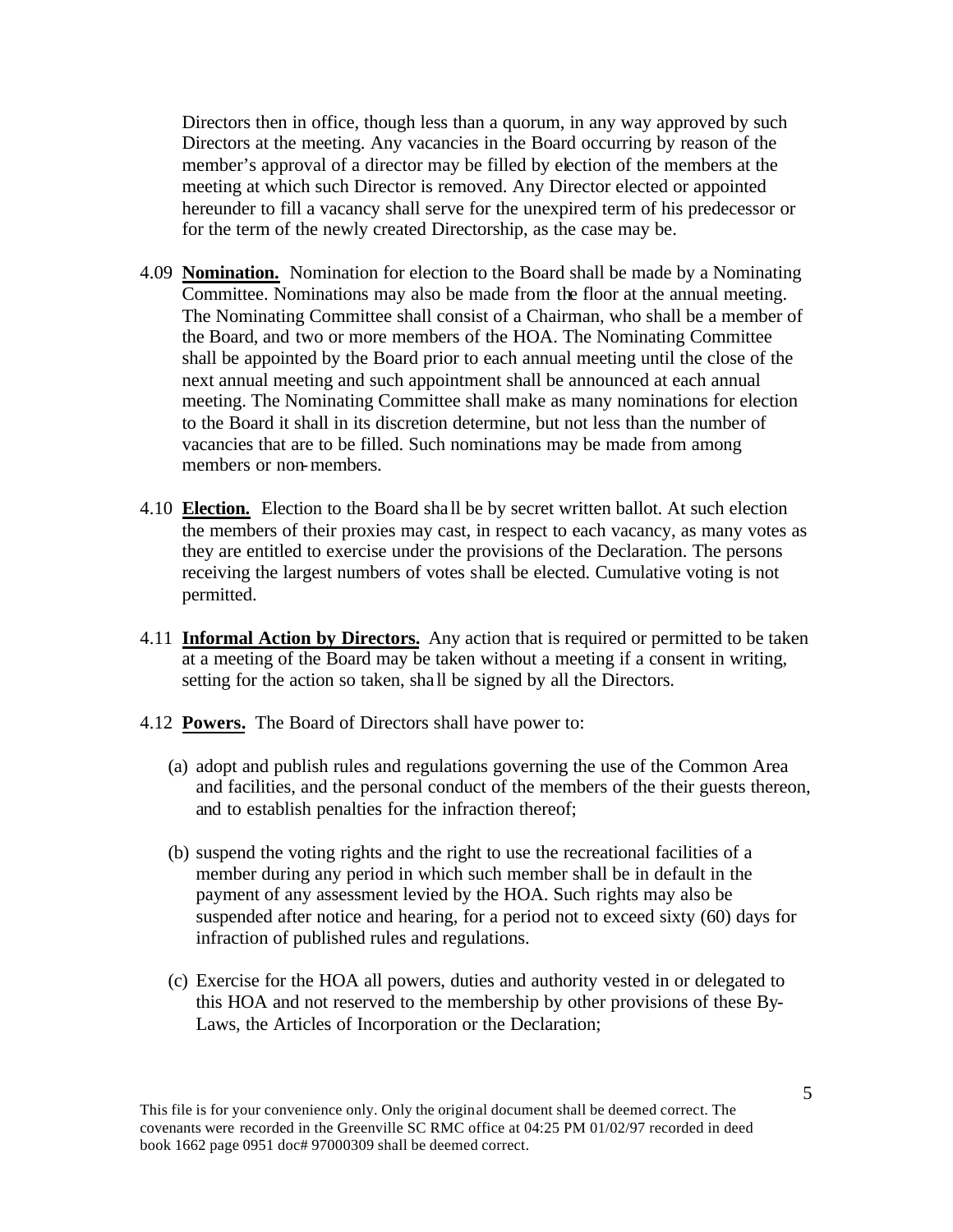- (d) Declare the office of a member of the Board of Directors to be vacant in the even such member shall be absent from three (3) consecutive regular meetings of the Board of Directors.
- (e) Employ a manager, an independent contractor or such other employees as they deem necessary, and to prescribe their duties.
- 4.13 **Duties.** It shall be the duty of the Board of Directors to:
	- (a) cause to be kept a complete record of all its acts and corporate affairs and to present a statement thereof to the members at the annual meeting of the members, or at any special meeting when such statement is requested in writing by onefourth (1/4) of the Class A members who are entitled to vote;
	- (b) supervise all officers, agents and employees of this HOA, and to see that their duties are properly performed;
	- (c) as more fully provided in the Declaration, to:
		- (1) fix the amount of the annual assessment against each lot at least thirty (30) days in advance of each annual assessment period;
		- (2) send written notice of each assessment to every owner subject thereto at least thirty (30) days in advance of each annual assessment period; and
		- (3) foreclose the lien against any property for which assessments are not paid within thirty (30) days after due date or to bring an action at law against the owner personally obligated to pay the same.
	- (d) issue, or to cause an appropriate officer to issue, upon demand by any person, a certificate setting forth whether or not any assessment has been paid. A reasonable charge may be made by the board for the issuance of these certificates. If a certificate states an assessment has been paid, such certificate shall be conclusive evidence of such payment;
	- (e) procure and maintain adequate liability and hazard insurance on property owned by the HOA;
	- (f) cause all officers or employees having fiscal responsibilities to be bonded, as it may deem appropriate;
	- (g) cause the Common Area to be maintained.

## **ARTICLE V**

#### **OFFICERS**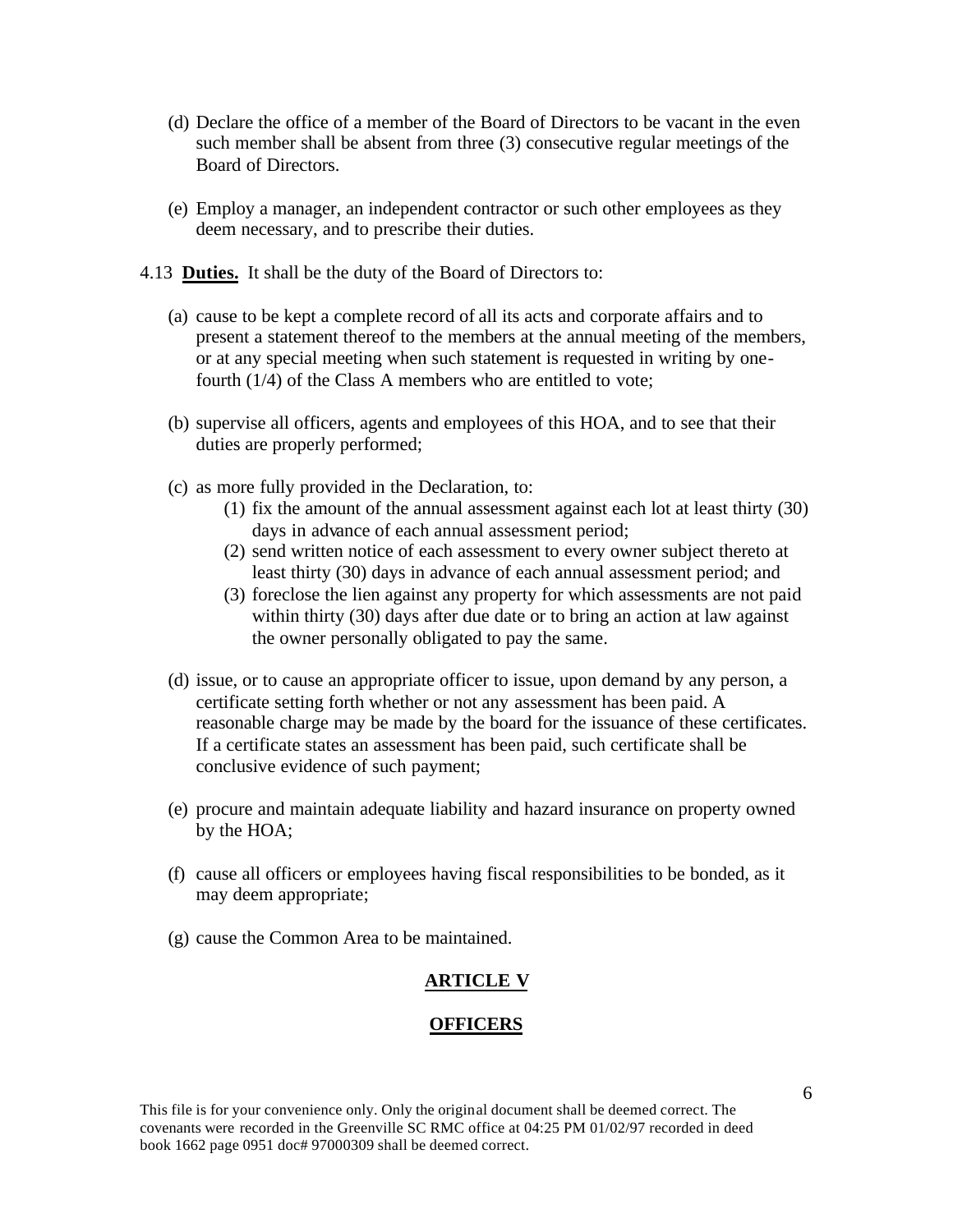- 5.01 **Number.** The officers of the HOA shall be a President, Vice President, Secretary and Treasurer and such other officers as may from time to time be appointed by the Board.
- 5.02 **Election, Tenure, and Qualification.** The officers of the HOA shall be chosen by the Board annually at the regular annual meeting of the Board. In the event of failure to choose officers at such regular annual meeting of the Board, officers may be chosen at any regular or special meeting of the Board. Each such officer (whether chosen at a regular meeting or special meeting of the Board or otherwise) shall hold his office until the next ensuing regular annual meeting of the board and until his successor shall have been chosen and qualified, or until his death or resignation or removal in the manner provided in these By-Laws, whichever first occurs. Any one person may hold any two or more of such offices except that the President may not also be the Secretary. No person holding two or more offices shall act in or execute any instrument in the capacity of more than one office. All officers must be Directors.
- 5.03 **Subordinate Officers.** The Board may from time to time appoint such other officers or agents as it may deem advisable, each of whom shall have such title, hold office for such period, have such authority and perform such duties as the Board may from time to time determine. The Board from time to time delegate to any officer or agent the power to appoint any such subordinate officers or agents and to prescribe their respective titles, terms of office, authorities and duties. Subordinate officers need not be members or Directors of the HOA.
- 5.04 **Resignation and Removal.** Any officer may resign at any time by delivering a written resignation to the President of the Board. Unless otherwise specified therein, such resignation shall take effect upon delivery. Any officer may be removed by the Board at any time, for or without cause by the affirmative vote of more than fifty percent (50%) of the Board members present at a special meeting of the Board duly called for such purpose and may be removed otherwise as provided by South Carolina law.
- 5.05 **Vacancies and Newly Created Offices.** If any vacancy shall occur in any office by reason of death, resignation, removal, disqualification or any other cause, or if a new office shall be created, such vacancies for newly created offices may be filled by the Board at any regular or special meeting.
- 5.06 **The President.** The president shall preside at meetings of the Board and at meetings of the members. He shall sign on behalf of the HOA all conve yances, mortgages, documents and contracts and shall do and perform all other acts and things that Board may require of him.
- 5.07 **The Vice President.** The Vice President, in the absence of the President, shall perform all functions required of the President.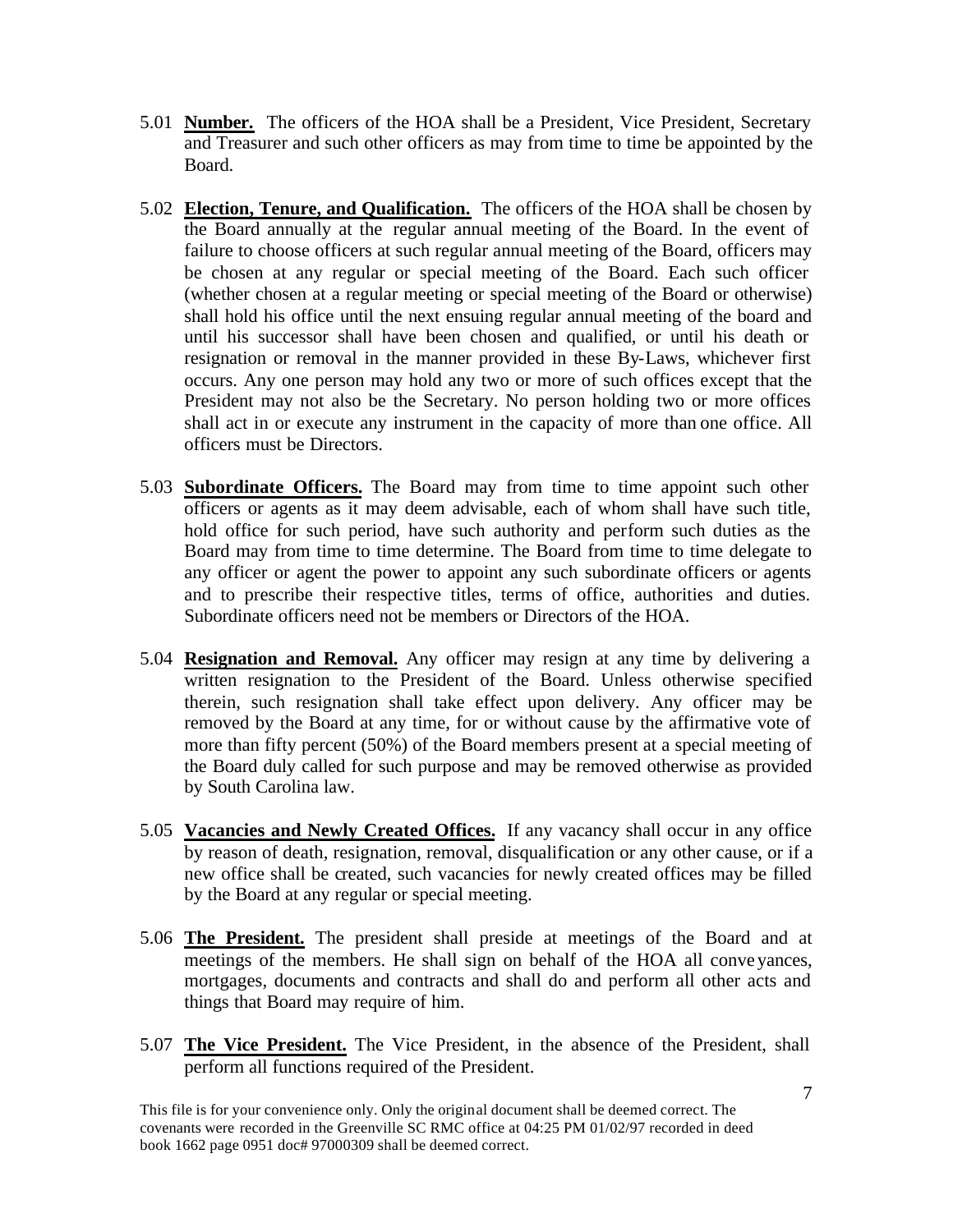- 5.08 **The Secretary.** The Secretary shall keep the minutes of the HOA and shall maintain such books and records as these By-Laws, the Declaration or any resolution of the Board may require him to keep. He shall be the custodian of the seal of the HOA, if any, and shall affix such seal, if any, to all papers and instruments requiring the same. He shall perform such other duties as the Board may require of him.
- 5.09 **The Treasurer.** The Treasurer shall have the custody and control of the funds of HOA, subject to the action of the Board, and shall, when requested by the President to do so, report the state of the finances of the HOA at each annual meeting of the members and at any meeting of the Board. He shall perform such other duties as the Board may require of him.
- 5.10 **Compensation.** No officer shall receive compensation for any service that he may render to the HOA as an officer; provided, however, that officers may be reimbursed for expenses incurred in performance of their duties as officers and, expect as otherwise provided in these By-Laws, may be compensated for services rendered to the HOA other than in their capacities as officers.

## **ARTICLE VI**

#### **COMMITTEES**

- 6.01 **Designation of Committees.** The Board may from time to time by resolution designate such committees as it may deem appropriate in carrying out its duties, responsibilities, functions and powers. No committee member shall receive compensation for services that he may render to the HOA as a committee member; provided, however, that committee members may be reimbursed for expenses incurred in performance of their duties as committee members and (except as otherwise provided by these By-Laws) may be compensated for services rendered to the HOA other than in their capacities as committee members.
- 6.02 **Nature of Committees.** All committees shall act only in advisory capacity to the Board of Directors and shall not have any power or authority to carry out any of the duties or responsibilities of the Board of Directors.
- 6.03 **Proceeding of Committees.** Each committee designated hereunder by the Board may appoint its own presiding and recording officers and may meet at such places and times and upon such notice and such committee may from time to time determine. Each such committee shall keep a record of its proceedings and shall regularly report such proceedings to the Board.
- 6.04 **Quorum and Manner of Acting.** At each meeting of any committee designated hereunder by the Board, the presence of members constituting at least two thirds of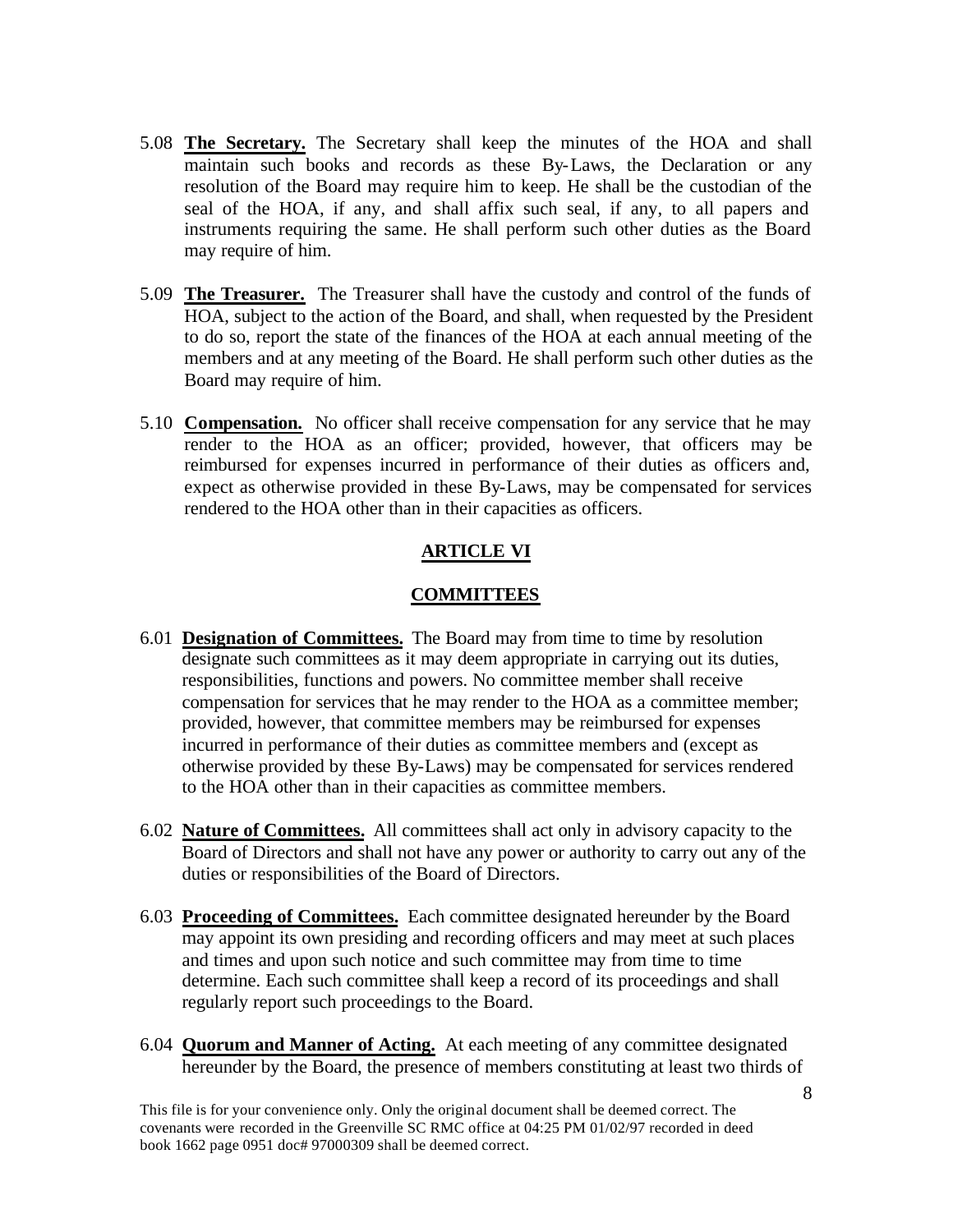the authorized membership of such committee shall constitute a quorum for the transaction of business and the act of a majority of the members present at any meeting at which quorum is present shall be the act of such committee. The members of any committee designated by the Board hereunder shall act only as a committee and the individual members thereof shall have no powers as such.

- 6.05 **Resignation and Removal.** Any member of any committee, designated hereunder by the Board may resign at any time by delivering a written resignation either to the President, the Board or the presiding officer of the committee of which he is a member. Unless otherwise specified therein, such resignation shall take effect upon delivery. The board may at any time, for or without cause, remove any member of any committee designated by it hereunder.
- 6.06 **Vacancies.** If any vacancy shall occur in any committee designated by the Board hereunder, due to disqualification, death, resignation, removal or otherwise, the remaining members shall, until the filling of such vacancy, constitute the then total authorized membership of the committee and, provided that two or more members are remaining, may continue to act. Such vacancy may be filled at any meeting of the Board.

#### **ARTICLE VII**

#### **INDEMNIFICATION**

- 7.01 **Indemnification Against Third Party Actions.** The HOA shall indemnify any person who was or is a party or is threatened to be made to any threatened pending or completed action, suit or proceeding, whether civil or criminal, administrative or investigative (other than an action by or in the right of the HOA) by reason of the fact that he is or was a Director, officer, employee or agent of the HOA, or is or was serving at the request of the HOA was a Director, officer, employee or agent of another corporation, partnership, joint venture, trust or other enterprise, against expenses (including attorney's fees), judgments, fines and amounts paid in settlement actually and reasonably incurred by him in connection with such action, suit or proceeding, if he acted in good faith and in a manner he reasonably believed to be in or not opposed to the best interest of the HOA and, with respect to any criminal action or proceeding, had no reasonable cause to believe his conduct was unlawful. The termination of any action, suit or proceeding by any adverse judgment, order or settlement, conviction, or upon a plea of nolo contender or its equivalent, shall not, of itself, create a presumption that the person did not act in good faith and in a manner which he reasonably believed to be in or not opposed to the best interests of the HOA and, within respect to any criminal action or proceeding, had reasonable cause to believe that his conduct was unlawful.
- 7.02 **Indemnification Against Association Actions.** The HOA shall indemnify any person who was or is a party or is threatened to be made a party to any threatened,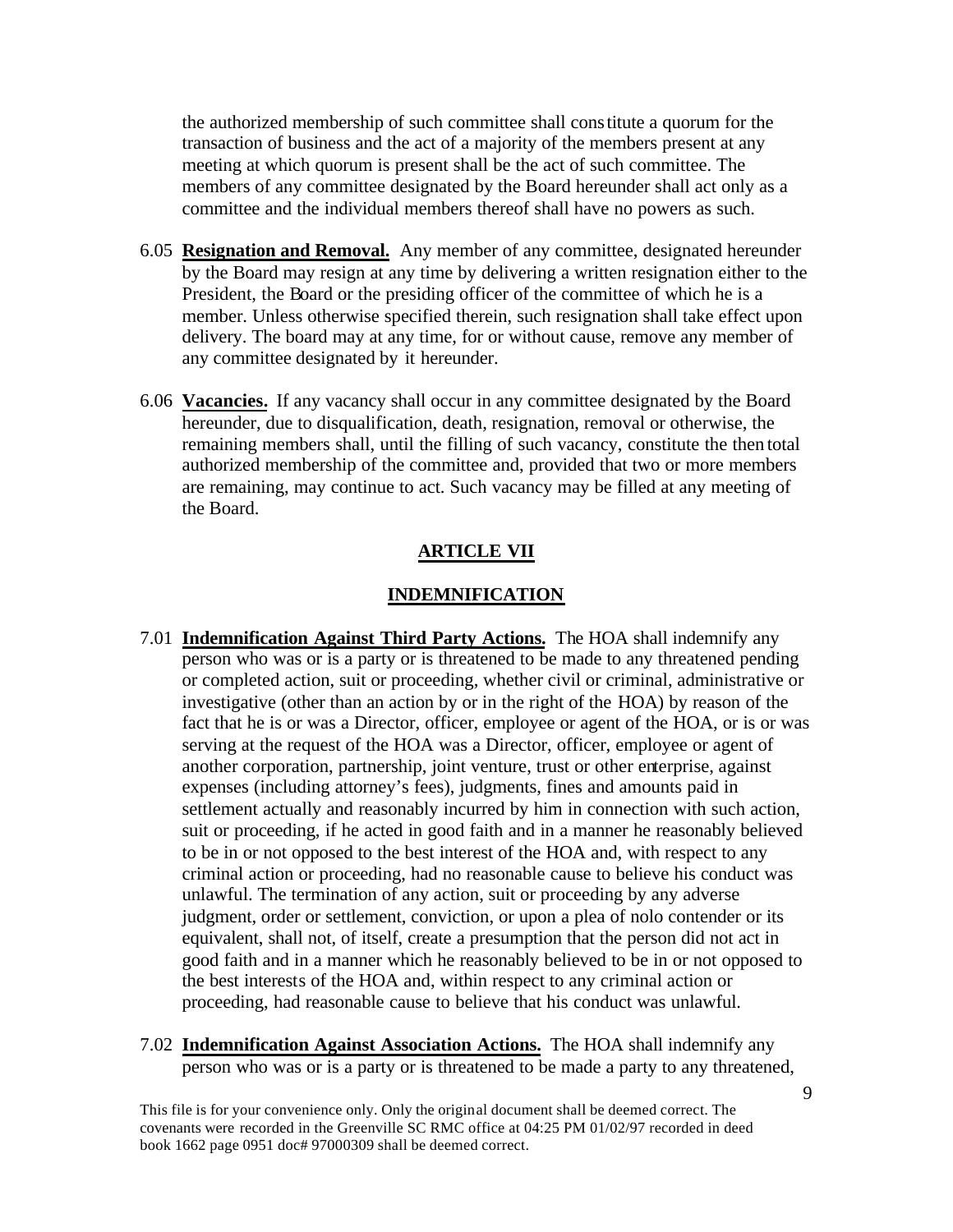pending or completed action or suit by or in the right of the HOA to procure a judgment in its favor by reason of the fact that he is or was a Director, officer, employee or agent of the HOA, or is or was serving at the request of the HOA as a Director, trustee, officer, employee or agent of another corporation, partnership, joint venture, trust or other enterprise against expenses (including attorney's fees) actually and reasonably incurred by him in connection with the defense or settlement of such action or suit, If he acted in good faith and in a manner he reasonably believed to be in or not opposed to the best interest of the HOA and except that no indemnification shall be made in respect to any claim, issue or matter as to which such person shall have been adjudged to be liable for negligence or misconduct in the performance of his duty to the HOA, unless and only to the extent that the court in which such action or suit was brought shall determine upon application that, despite the adjudication of liability but in view of all circumstances of the case, such person is fairly and reasonably entitled to indemnify for such expenses which such court shall deem proper.

- 7.03 **Determination.** To the extent that a Director, officer, employee or agent of the HOA has been successful on the merits or otherwise in defense of any action, suit or proceeding referred to in Section 7.01 or 7.02 hereof, or in defense of any claim, issue or matter therein, he shall be made by the HOA only upon a determination that indemnification of the Director, officer, employee or agent is proper in the circumstances because he has met the applicable standard of conduct set forth respectively in Section 7.01 or 7.02 hereof. Such determination shall be made either (i) by the Board by a majority vote of a quorum consisting of Directors who were not parties to such action, suit or proceeding or (ii) by the Owners by the affirmative vote of at least fifty percent (50%) of the total votes of the HOA at any meeting duly called for such purpose.
- 7.04 **Advances.** Expenses incurred in defending civil or criminal action, suit or proceeding as contemplated in this Article may be paid by the HOA in advance of the final disposition of such action**,** suit or proceeding upon a majority vote of a quorum of the Board and upon receipt of the undertaking by or on behalf of the Director, officer, employee or agent to replay such amount or amounts unless it is ultimately be determined that he is entitled to be indemnified by the HOA as authorized by this Article.
- 7.05 **Scope of Indemnification.** The indemnification provided for by this Article shall not be deemed exclusive of any other rights to which those indemnified may be entitled under any provision in the HOA's Article of Incorporation, By-Laws, agreements, vote of disinterested members or Directors, or otherwise, both as to action in this official capacity and as to action in another capacity while holding such office. The indemnification authorized by this Article shall apply to all present and future Directors, officers, employees and agents of the HOA and shall continue as to such persons who cease to be Directors, officers, employees or agents of the HOA and shall insure to the benefit of the heirs and personal representatives of all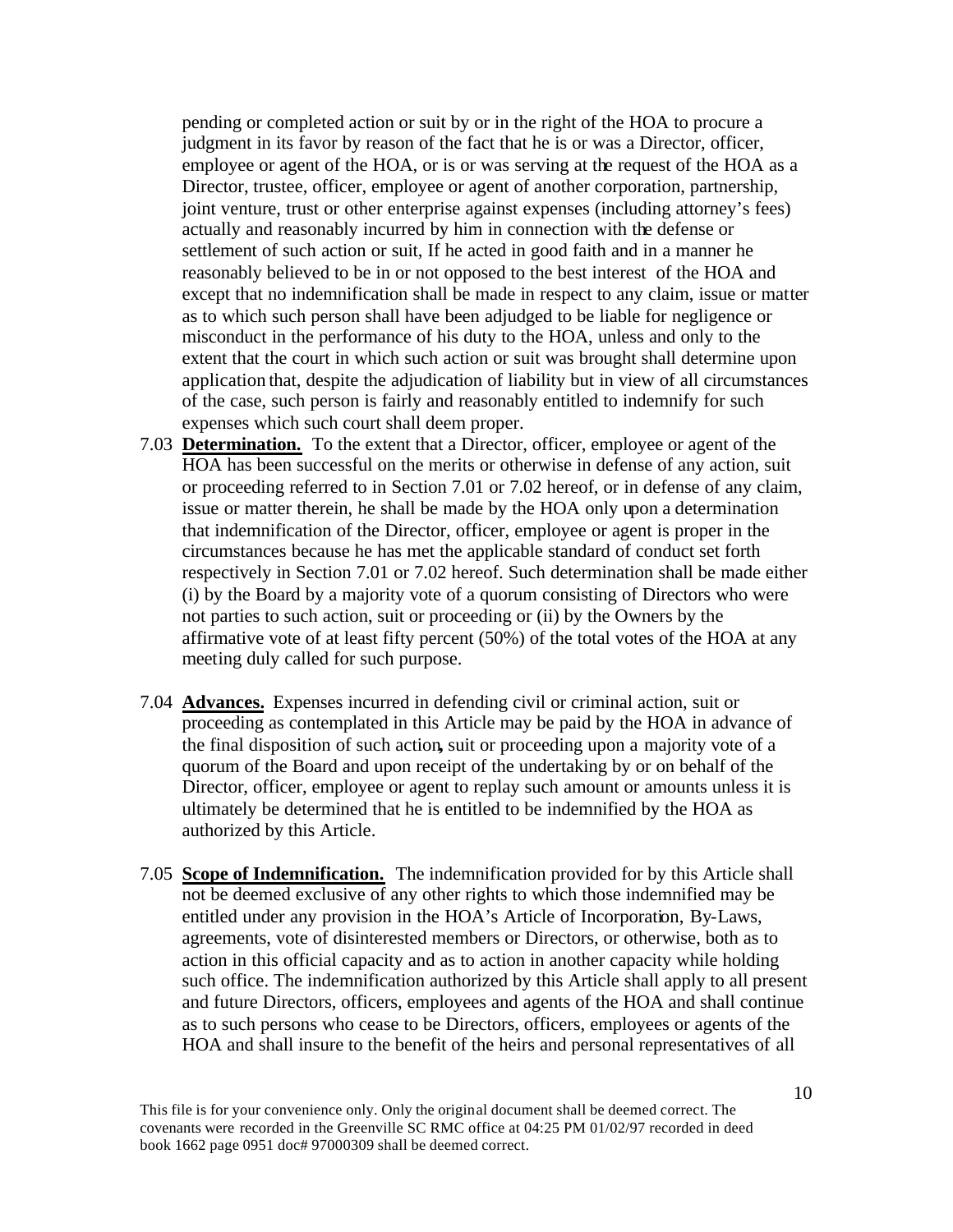such persons and shall be in addition to all other rights to which such persons may be entitled as a matter of law.

- 7.06 **Insurance.** The HOA may purchase and maintain insurance on behalf of any person who was or is a Director, officer, employee or agent of the HOA, or who was or is serving at the request of the HOA as a Director, officer, employee or agent of another corporation, entity or enterprise (whether for profit or not for profit), against any liability asserted against him or incurred by him in any such capacity or arising out of his status as such, whether or not the HOA would have the power to indemnify him against such liability under the laws of the state of South Carolina as the same may hereafter be amended or modified.
- 7.07 **Payments and Premiums.** All indemnification payments made and all insurance premiums for insurance maintained pursuant to this Article shall constitute expenses of the HOA and shall be paid with funds form the Common Expense Fund referred to in the Declaration.

# **ARTICLE VIII**

# **FISCAL YEAR, SEAL, AND BOOKS AND RECORDS**

- 8.01 **Fiscal Year.** The fiscal year of the HOA shall begin on the 1<sup>st</sup> day of January each year and shall end on the  $31<sup>st</sup>$  day of December next following, except that the first fiscal year shall begin on the date of incorporation and end on the  $31<sup>st</sup>$  day of December next following.
- 8.02 **Seal.** The board may by resolution provide a corporate seal which shall be circular in form and shall have inscribed thereon the name of the Association, the state of incorporation, and the words " Corporate Seal".
- 8.03 **Books and Records.** The books, records, and papers of the HOA shall at all times, during reasonable business hours, be subject to inspection by any member. The Declaration, the Articles and the By-Laws of the HOA shall be available for inspection by any members at the principal office of the HOA, where copies may be purchased at reasonable cost.

# **ARTICLE IX**

# **RULES AND REGULATIONS**

9.01 **Rules and Regulations.** The Board may from time to time adopt, amend, repeal and enforce reasonable rules and regulations governing the use and operation of the Project to the extent that such rules and regulations are not inconsistent with the rights and duties set forth in the Articles of Incorporation, the Declaration or these